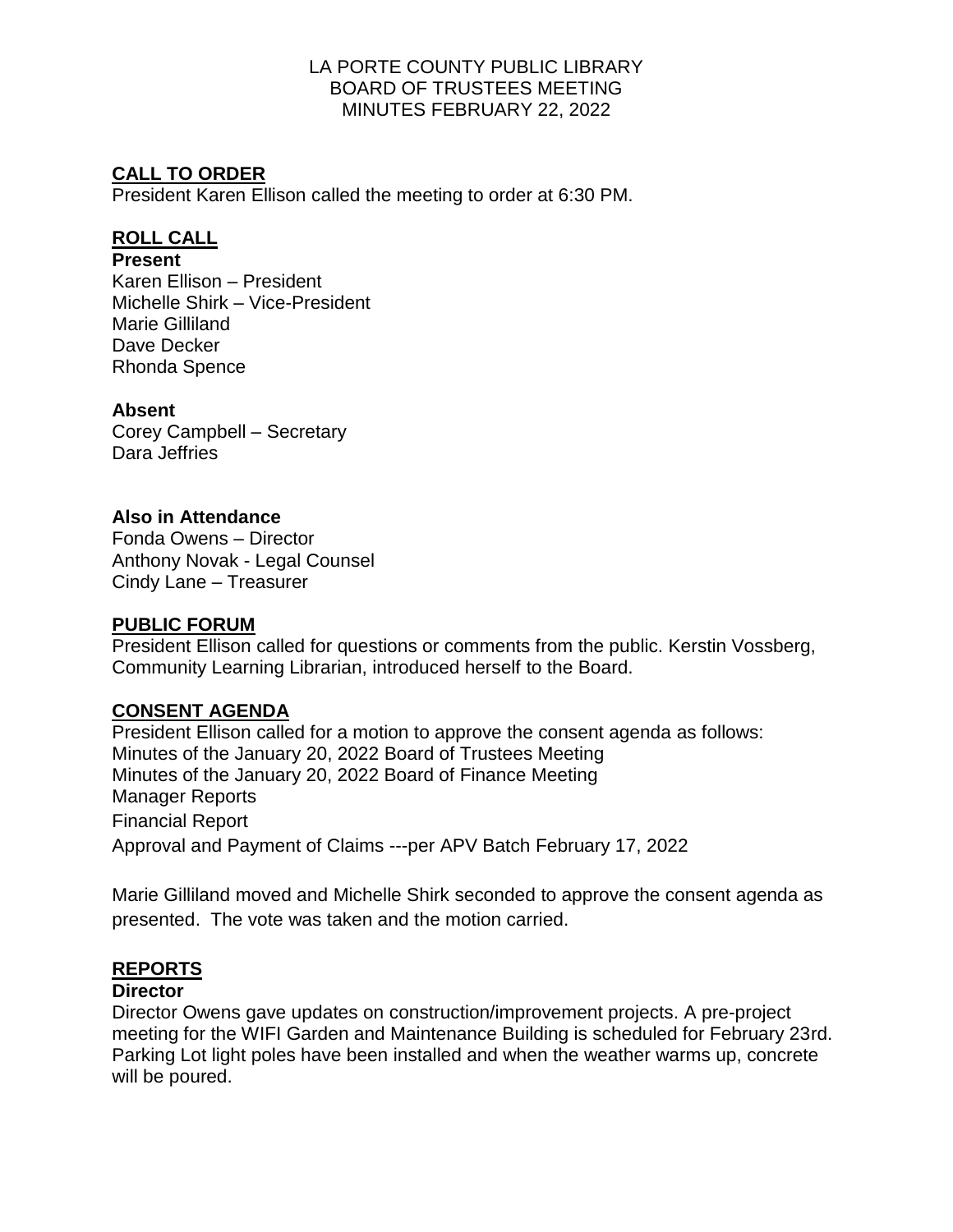Ms. Owens informed the Board that due to a better understanding how the area under the Indiana stairs was constructed, a change order will be submitted for that work, which will make for a better design and improve the life of the steps.

Chris Alber, Principal of La Porte High School, toured the Exchange. He was very impressed with the space, and saw the potential for both students and teachers to use this space. Director Owens also gave a tour of the Exchange to Tommy Viere, who has worked with the City in developing the Maple Street apartments. Collaboration topics were discussed, including a possible sculpture project.

Ms. Owens reported that the Library has been selected as part of the OF/BY/FOR All network. Staff members who are part of this network will work on four goals; to deepen community impact, to advance goals around diversity, equity, and inclusion, to provide professional development, and to develop new, community-centered ways of working.

Ms. Owens presented updates to proposed legislation bills SB17 and HB1134. Director Owens was able to speak with both Senator Mike Bohacek and Representative Jim Pressel regarding the impact these bills would have on libraries.

Ms. Owens updated the board on the ongoing La Porte County audit from the State Board of Accounts (SBOA). Staff met with the SBOA auditors to share information regarding the Library's capital asset recording process through 2019. She also reported that with the Library being a Component Unit of the County government. This will have an impact on how the library is audited by the SBOA. Our current understanding is that audits will be done annually, with the library's audit being done in a compliance format and the financial part of the audit will be included with the County's audit process.

### **Legal Counsel**

Attorney Anthony Novak reported that he had no updates to report at this time.

### **UNFINISHED BUSINESS**

There was no unfinished business.

#### **NEW BUSINESS**

#### **Resolution in Honor of Scott Siefker**

Dave Decker moved and Rhonda Spence seconded to adopt a resolution in honor of Scott Siefker's tenure on the Board of Trustees. The resolution was then read by Michelle Shirk as follows: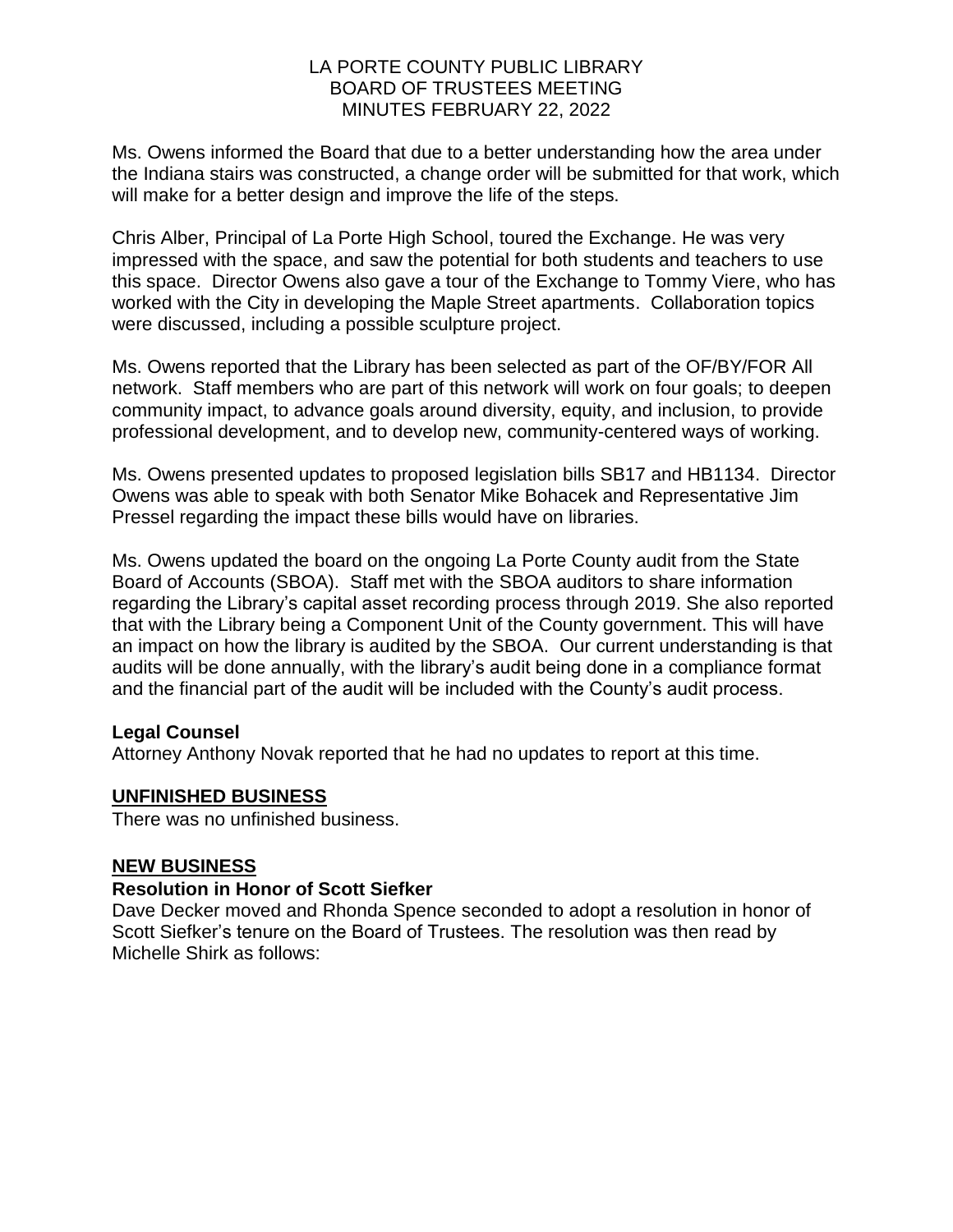#### **La Porte County Public Library Board of Trustees Resolution In Honor of Scott Siefker**

WHEREAS, Scott Siefker served with distinction on the Board of Trustees of the La Porte County Public Library from February 2011 to December 2021; and

WHEREAS, Scott Siefker was elected by his colleagues on the Board of Trustees as Vice-President (2012 and 2015 - 2016); President (2013 – 2015 and 2018 - 2019); chaired the Budget Committee (2012); and served as a member of the Master Planning Committee (2014); and

WHEREAS, La Porte County Public Library has been fortunate to have Scott Siefker as a dedicated Board member who consistently demonstrated his belief in the value and importance of the Library to the La Porte Community; and

WHEREAS, Scott Siefker will be greatly missed by his colleagues on the Board of Trustees and by the many library community members who benefited from his efforts on behalf of the Library;

NOW THEREFORE, be it resolved that the Board of Trustees does hereby recognize with great admiration and appreciation, the contributions and record of service of Scott Siefker to the Library, and the citizens of La Porte County.

Presented to the Board of Trustees of La Porte County Public Library, read in full, and adopted this 22<sup>nd</sup> day of February, 2022.

The vote was taken and the motion carried.

#### **Resolution for Non-Resident Fee 2022**

Dave Decker moved and Michelle Shirk seconded to approve the Resolution for Nonresident Fee as follows:

### **RESOLUTION FOR NONRESIDENT FEE**

La Porte County Public Library ("Library")

**WHEREAS,** IC 36-12-2-25(c) requires that an individual nonresident fee be established for a local library card; and

**WHEREAS,** the minimum fee that the board may set under the statute is the greater of the following: (1) The library district's operating fund expenditure per capita in the most recent year for which that information is available in the Indiana state library's annual "Statistics of Indiana Libraries" or (2) Twenty-five dollars (\$25).